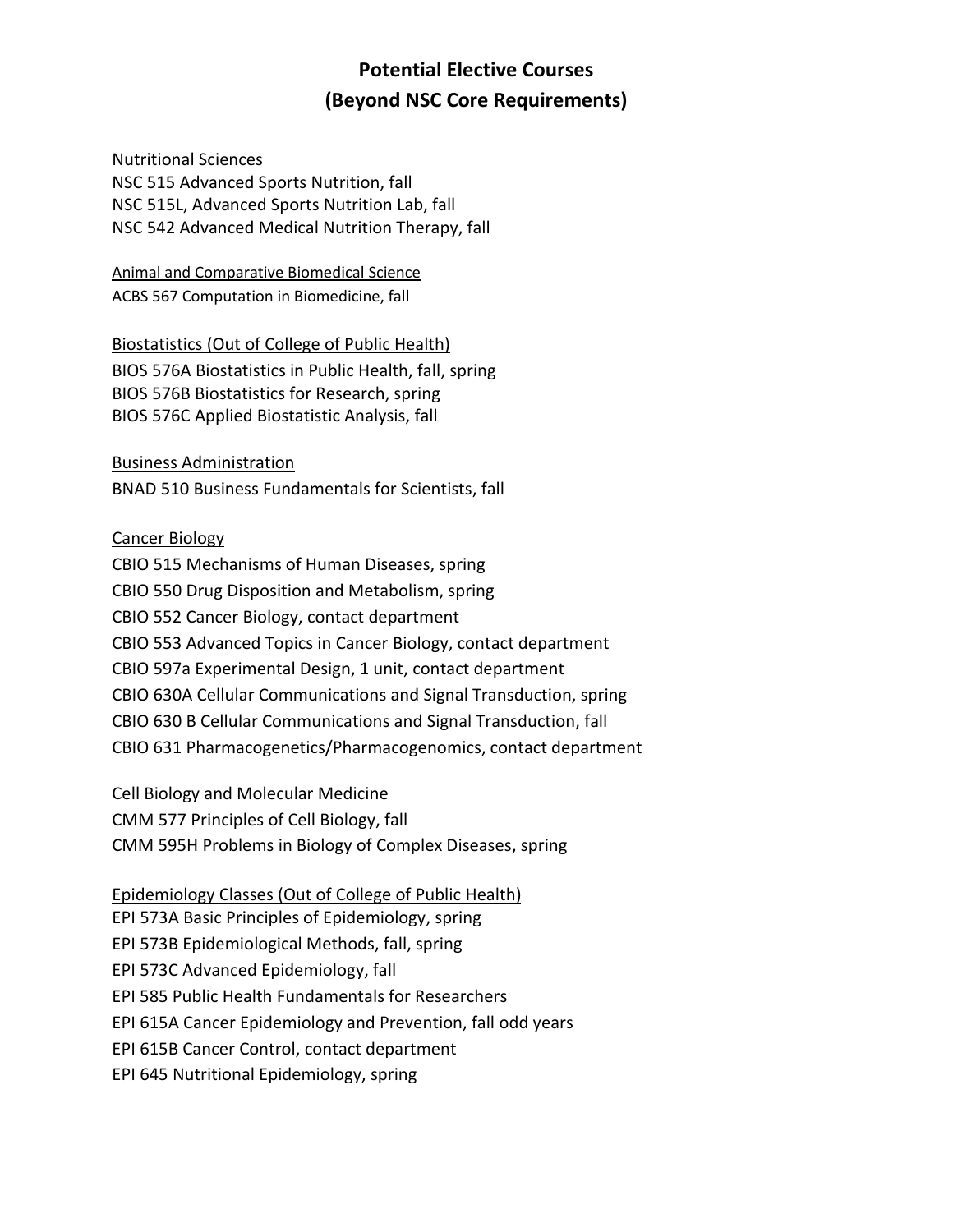# Environmental Health Sciences ( Out of College of Public Health) EHS 584 Fundamental of Industrial and Environmental Health, fall

#### **Genetics**

GENE 670 Recent Advances in Genetics, spring GENE 677 Principles of Genetic Association Standards, spring GENE 595H Problems in the Biology of Complex Diseases, Spring

#### Health Promotion Science

HPS 530 Nutrition, Health and Development, spring HPS 559 Public Health Concepts for Researchers HPS 560 International Nutrition, spring HPS 578 Public Health Nutrition, fall

# Immunobiology

IMB 519 General Immunological Concepts, fall IMB 548 Basic and Advanced Immunology, fall IMB 564 Advanced Topics: Function, Regulation and Dysregulation of the Immune System, spring IMB 566 Cellular Immunology, fall

#### Instruction and Assessment

IA 697A Learner Centered Teaching, fall, spring IA 697B Using Technology in teaching, fall IA 680 Classroom Assessment, spring

# Molecular and Cellular Biology

MCB 572A Cell systems, fall MCB 580 Introduction to Systems Biology, fall MCB 595H Problems in the Biology of Complex Diseases, spring MCB 695E Science, Society and Ethics, spring

# Neuroscience NRSC 560Systems Neuroscience, spring NRSC 588 Principles of Cellular and Molecular Neurobiology, fall

Physiology PSIO 503 Cellular and Molecular Physiology, fall PSIO 520 Exercise and Environmental Physiology, spring PSIO 595K Inflammation and Disease, fall PSIO 603A, Human Physiology, spring